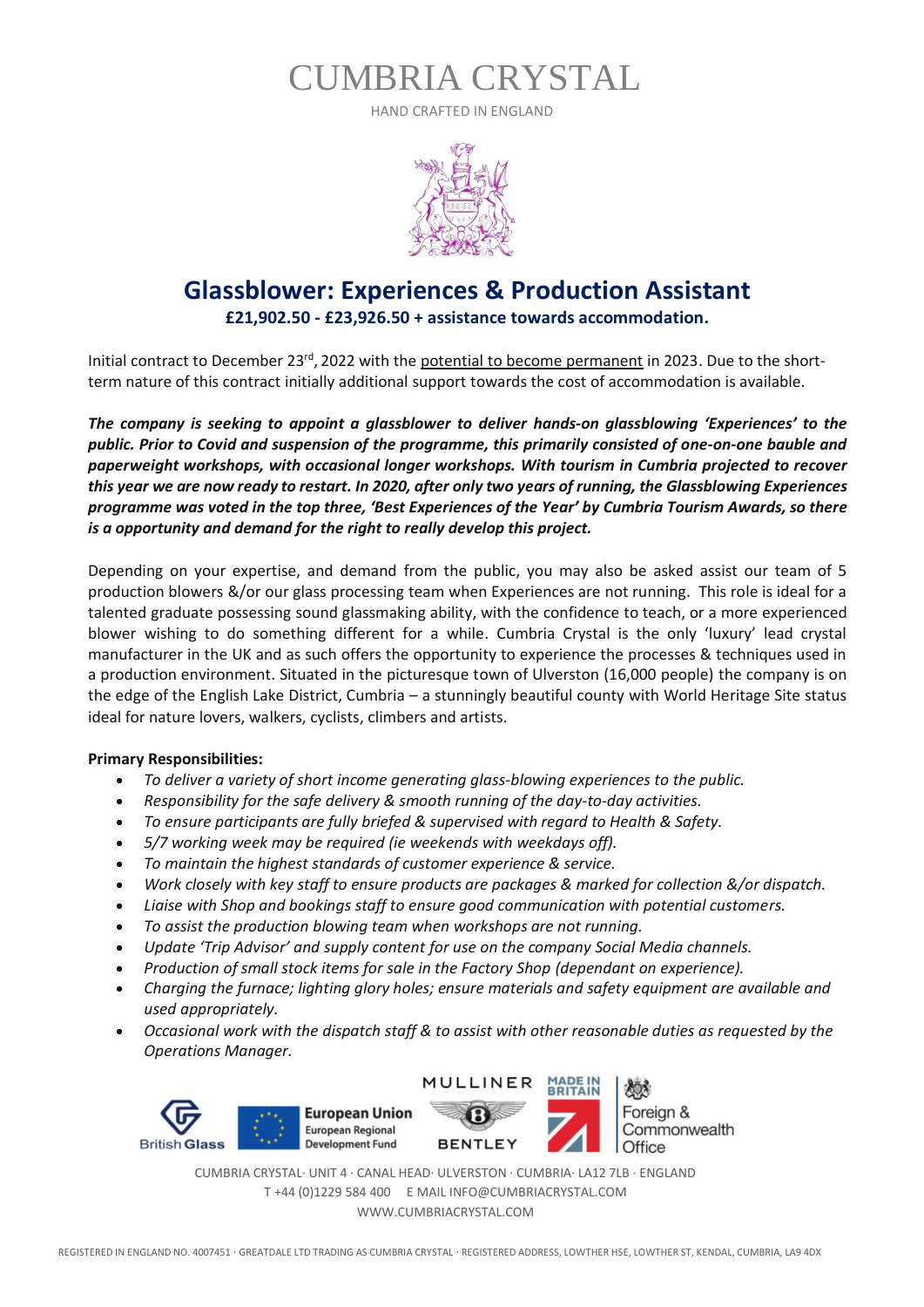HAND CRAFTED IN ENGLAND



#### **Person Specification:**

- *Bachelor's Degree in Glass, or equivalent glassblowing experience.*
- *Coldworking experience.*
- *Experience & confidence to deliver hands-on, One-on-One, glassblowing experiences.*
- *Fluent English.*
- *Good time-management and organisational skills and an ability to work calmly under pressure.*
- *Ability to communicate clearly, enthusiastically and effectively.*
- *Understanding of the Health & Safety issues relating to glass making.*
- *A positive attitude and strong work ethic.*
- *Computer and social media skills.*
- *Demonstrates respect and consideration towards colleagues.*
- *Ability to work independently on your own initiative and within a team.*
- *Reliable trustworthy and a good time-keeper.*
- *Demonstrate good attention to detail.*
- *A willingness to learn and take instruction.*

### Background information:

Cumbria Crystal is the only producer of LUXURY completely hand-made, English 24% lead-crystal in the United Kingdom and one of the leading companies globally. Its aspiration is to produce the highest quality, handblown bar and stemware Collections in the world exclusively using traditional glass-making techniques. The small team of 24 highly skilled artisans are committed to mastering processes which have hardly changed in the last 2000 years. Craftsmanship is embraced, automation is shunned and the hand-made aesthetic reigns. As such Cumbria Crystal feels very different to that of most of our competitors.

Located in Ulverston, a small town in the iconic English Lake District, a UNESCO World Heritage Site, the factory is open to visitors to watch the choreographed alchemy of glass blowing, browse the shop & try blowing crystal themselves. An informed understanding of the production processes greatly enriches appreciation of the artisan's skills illustrating why they could be classified as individual works of 'art'.

Cumbria Crystal melts its crystal in traditional, closed-pot, hand-made clay crucibles to echo historic British crystal more closely. This has a noticeably different aesthetic to large-scale production tank furnaces many of which now use cheaper alternatives. Crystal is more expensive to make, slower and harder to work, however the benefits it brings include an increased 'refractive index' promoting a brilliant sparkle in the cut, and a reassuring weight in the hand. The company believes these qualities outweigh the additional complexities associated with the material to ensure a superior product that exudes character, quality, uniqueness and production capacity. Unlike most manufacturers, every aspect of the creative process is done by hand. The crystal is completely mouth-blown by the team of five glass blowers (each with a minimum of 15 years training)

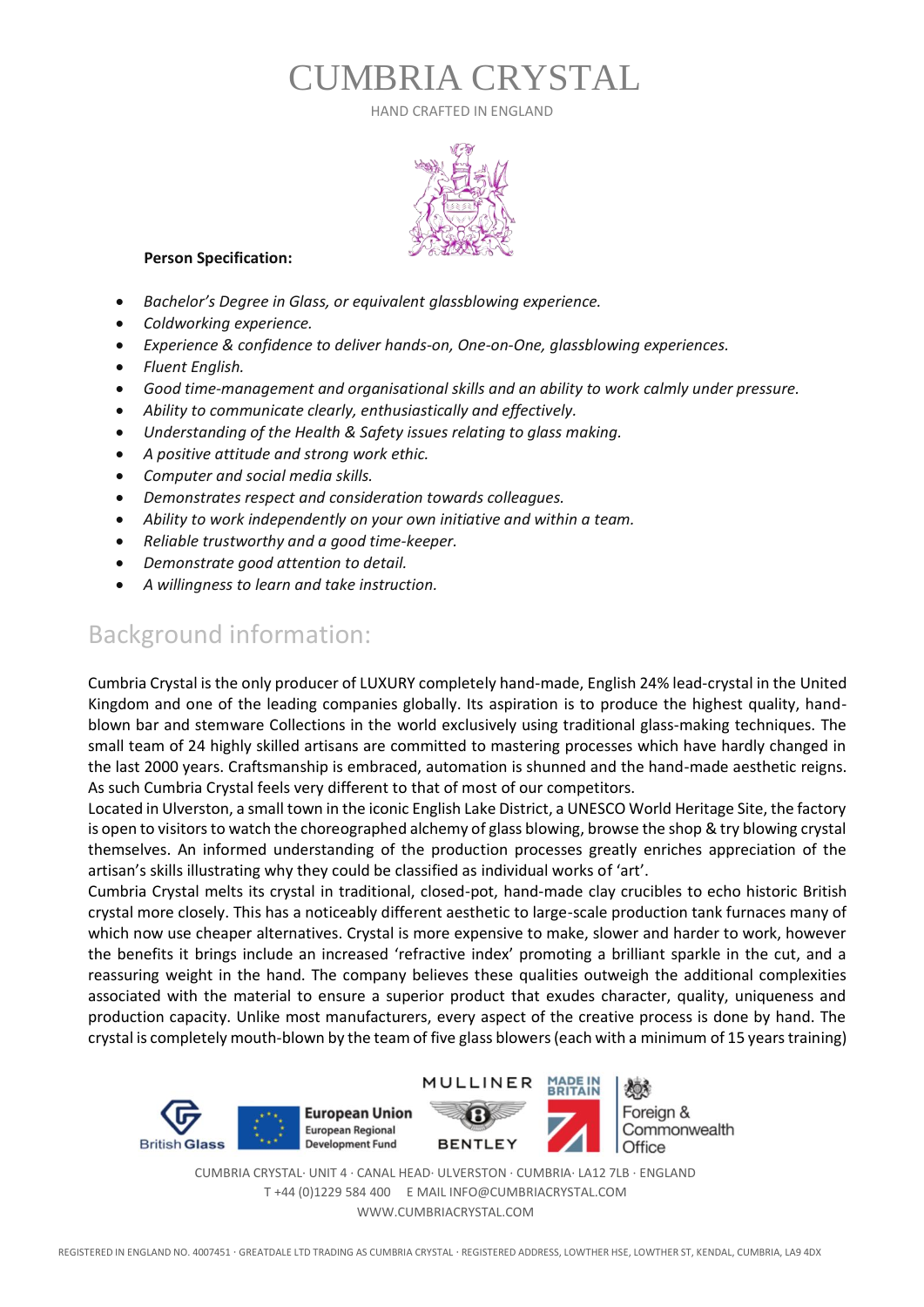HAND CRAFTED IN ENGLAND



and cut on a lathe (5 years training). The cutting process demands intense concentration and skill requiring the artisans to hand-carve decoration into every item using abrasive diamond and sandstone wheels. The use of sandstone wheels has been abandoned by most companies as it doubles the cutting time, despite noticeably improving the finish. A typical product takes between 10 and 12 days to craft.

Once raw materials arrive in the factory they are melted, blown, processed, marked, diamond cut, polished and inspected at least 5 times before dispatch. The collective skills of at least 9 artisans are required to create every piece. Nothing is subcontracted.

It is therefore not surprising Cumbria Crystal it is the crystal of choice for many of the world's most discerning clients including Royalty and the British Embassies & Consulates worldwide. It has featured in numerous period dramas including every film & series of Downton Abbey, James Bond and Darkest Hour as it epitomises quality, luxury living and aspirational lifestyles.

Founded in 1976 by the famous historic Cavendish family, whose estate is nearby, the company was created with incredible foresight to help preserve traditional British crafts. Lady Grania Cavendish designed the Grasmere Collection used in Downton Abbey. To this day it remains the most iconic of all the Collections. A close relationship with the Cavendish family and Estate continues.

Recent years have seen more contemporary Collections developed to diversify the brand and attract to the millennial and generation Z market. The company sponsors training and design projects with MA & PhD students from the Royal College of Art, London helping new generations of glass designers establish careers.

In addition to the core stemware Collections, Cumbria Crystal partners with a select number of luxury retailers, distillers and businesses – including Bentley Motors, David Linley, Fortnum & Mason, Glancy Fawcett, Asprey, Rolls Royce, Diagio, Thomas Goode, Glyndebourne & Hamilton & Inches.

As an official crystal manufacturer for Bentley Motors & their coachbuilding subsidiary, Mulliner, the company produces luxury champagne flutes for the Bentayga Mulliner, the world's most luxurious SUV. Tumbler Collections for the Continental GT; decanter and tumbler collections for the Mulsanne, W.O. Edition by Mulliner. The EXP100GT, Bentley's 100th anniversary concept car incorporates two highly complex sculptural crystal Artificial Intelligence interfaces which are still in development as the company goes electric.

- Last producer of luxury hand blown & hand cut lead-crystal in the UK.
- Located in Cumbria, Lake District National Park, England, UNESCO World Heritage Site
- A small heritage company with only 24 craftsmen & women.
- The training for a glass blower is around 15 years.
- Specialises in using 2000 year-old production techniques avoiding mechanisation.
- Minor variations in hand-made crystal and quality expectations are such that only 50% of what is created is awarded the coveted 'Premium Quality' status.
- The company aspiration is to produce the best hand-made crystal in the world.
- Everything is completely hand-made from scratch & nothing is sub-contracted.

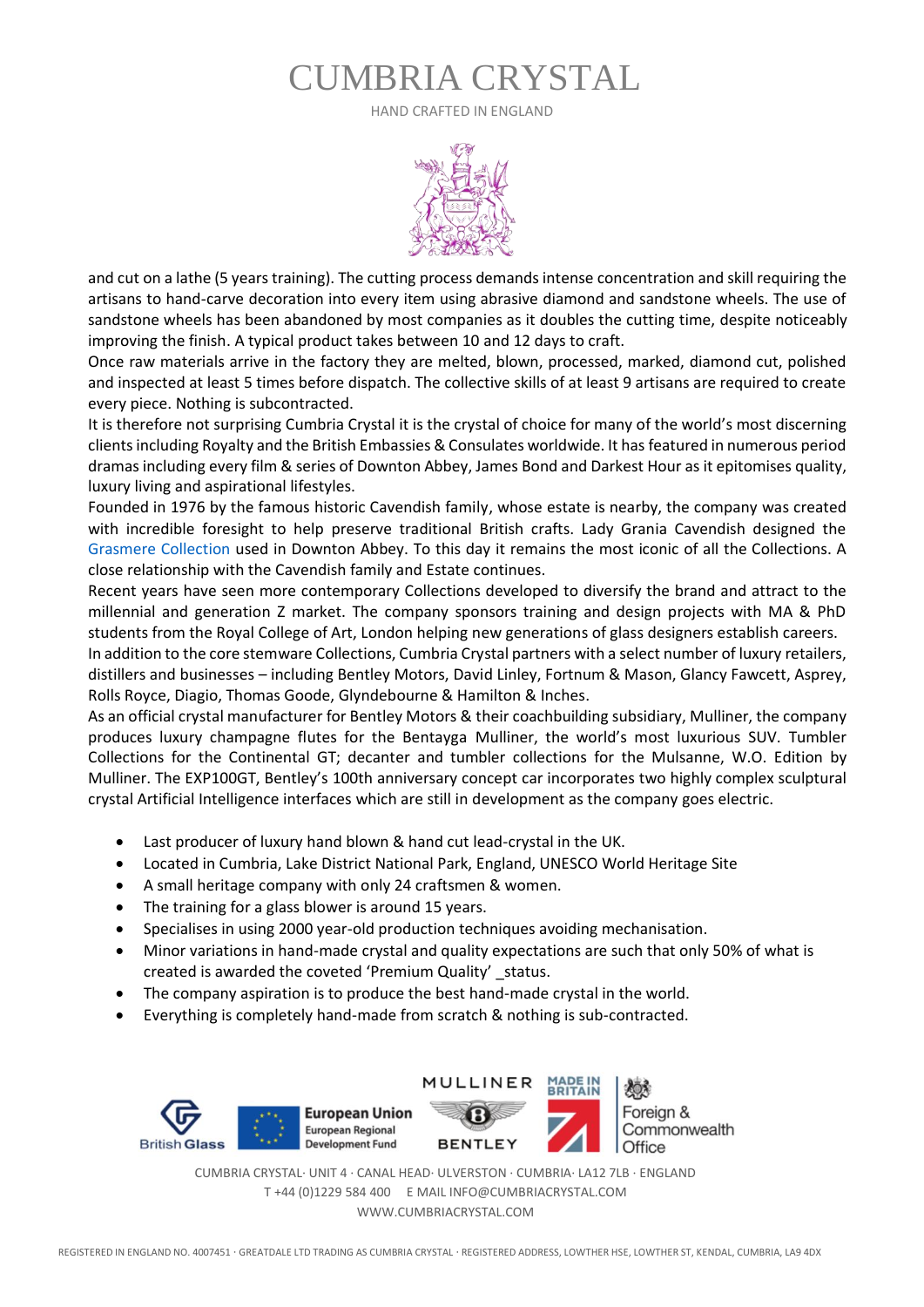HAND CRAFTED IN ENGLAND



- Orders are generally bespoke made especially for the client.
- The company was founded in 1976 by Lord & Lady Cavendish. The House of Cavendish is a famous British Noble House. The Cavendish family is one of the richest and most influential aristocratic families in England with connections to the English Royal family.
- The Grasmere Collection (Downton Abbey) was designed by Lady Cavendish.
- Grasmere is the name of the lake & local village where the poet William Wordsworth lived for 14 years. He called it as "the loveliest spot that man hath ever found."
- The Helvellyn Collection is used for formal dining by all British Embassies & Consulates worldwide.
- Cumbria Crystal is popular with a number of Royal households.
- Cumbria Crystal is an official manufacturer of crystal for Bentley Motors.
- Cumbria Crystal is regularly specified for private superyachts & jets.
- The Grasmere, DOF whisky tumbler was used by Daniel Craig in Casino Royale.
- Lead crystal has a high specific gravity so refracts light more than 'normal' glass making it sparkle more. The additional weight evokes quality & tradition.
- Production of a typical crystal product takes at least 10/12 working days.

### **ADDITIONAL INFORMATION:**

- **Glassblowing Experiences: Short Video:** [Click here](https://vimeo.com/337001619)
- **Trip Advisor: Feedback about Cumbria Crystal Experiences:** [Click here](https://www.tripadvisor.co.uk/Attraction_Review-g499564-d4606306-Reviews-Cumbria_Crystal-Ulverston_Lake_District_Cumbria_England.html)
- **Cumbria Crystal: General video about the company:** [Click here](https://www.youtube.com/watch?v=EafFus8TUNk)

### **APPLICATIONS to:**

**[chris.blade@cumbriacrystal.com](mailto:chris.blade@cumbriacrystal.com?subject=Glassblower%20-%20Experiences%20and%20Production%20Assistant) Please include your CV, images of your work and a brief statement outlining relevant experience and suitability for the role.**

**E-mail if you would like to arrange an informal chat.**

### **START DATE:**

### **ASAP**